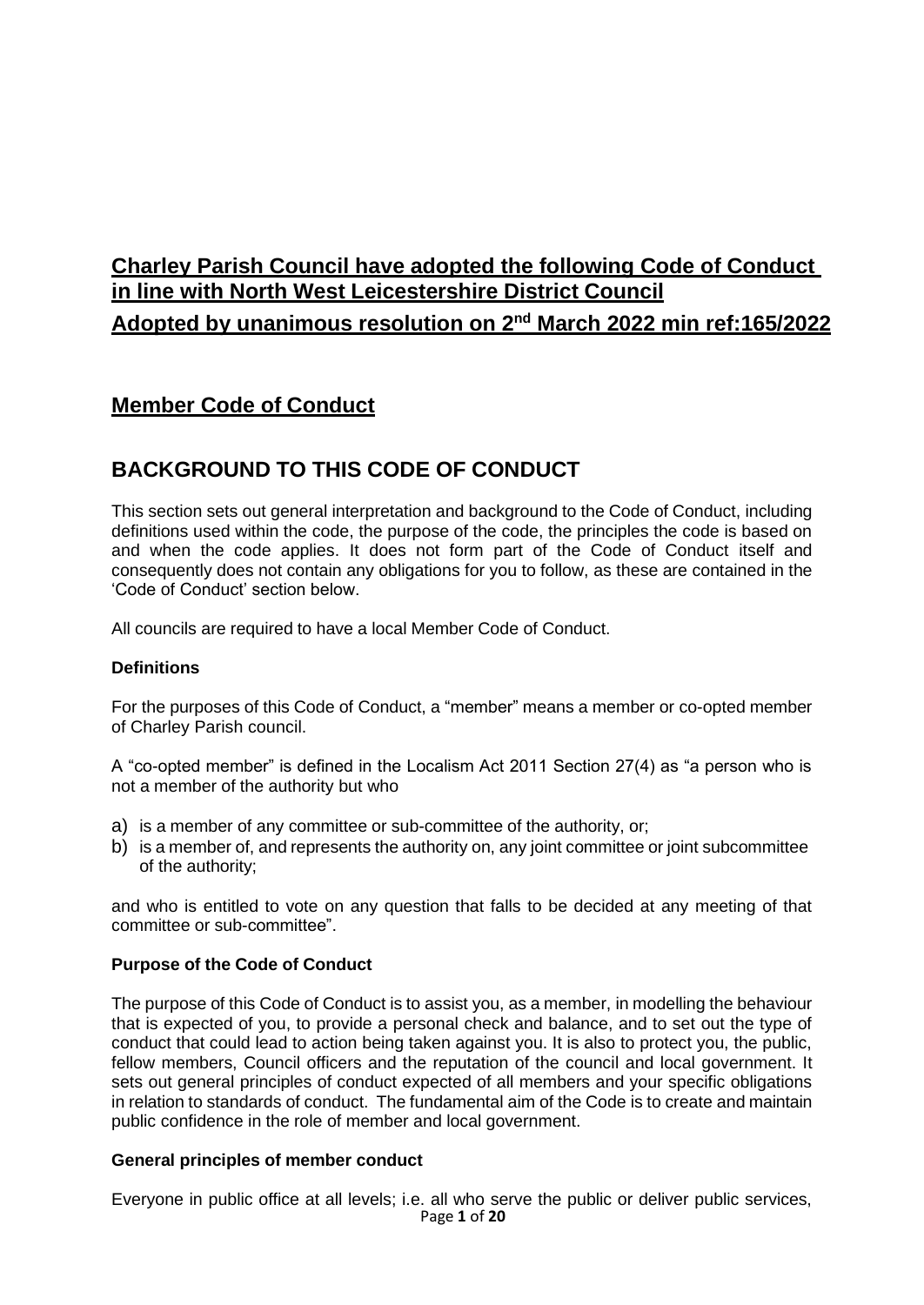including ministers, civil servants, members and council officers; should uphold the [Seven](https://www.gov.uk/government/publications/the-7-principles-of-public-life/the-7-principles-of-public-life--2) [Principles](https://www.gov.uk/government/publications/the-7-principles-of-public-life/the-7-principles-of-public-life--2) [of](https://www.gov.uk/government/publications/the-7-principles-of-public-life/the-7-principles-of-public-life--2) [Public](https://www.gov.uk/government/publications/the-7-principles-of-public-life/the-7-principles-of-public-life--2) [Life,](https://www.gov.uk/government/publications/the-7-principles-of-public-life/the-7-principles-of-public-life--2) also known as the Nolan Principles, which are set out in Appendix A.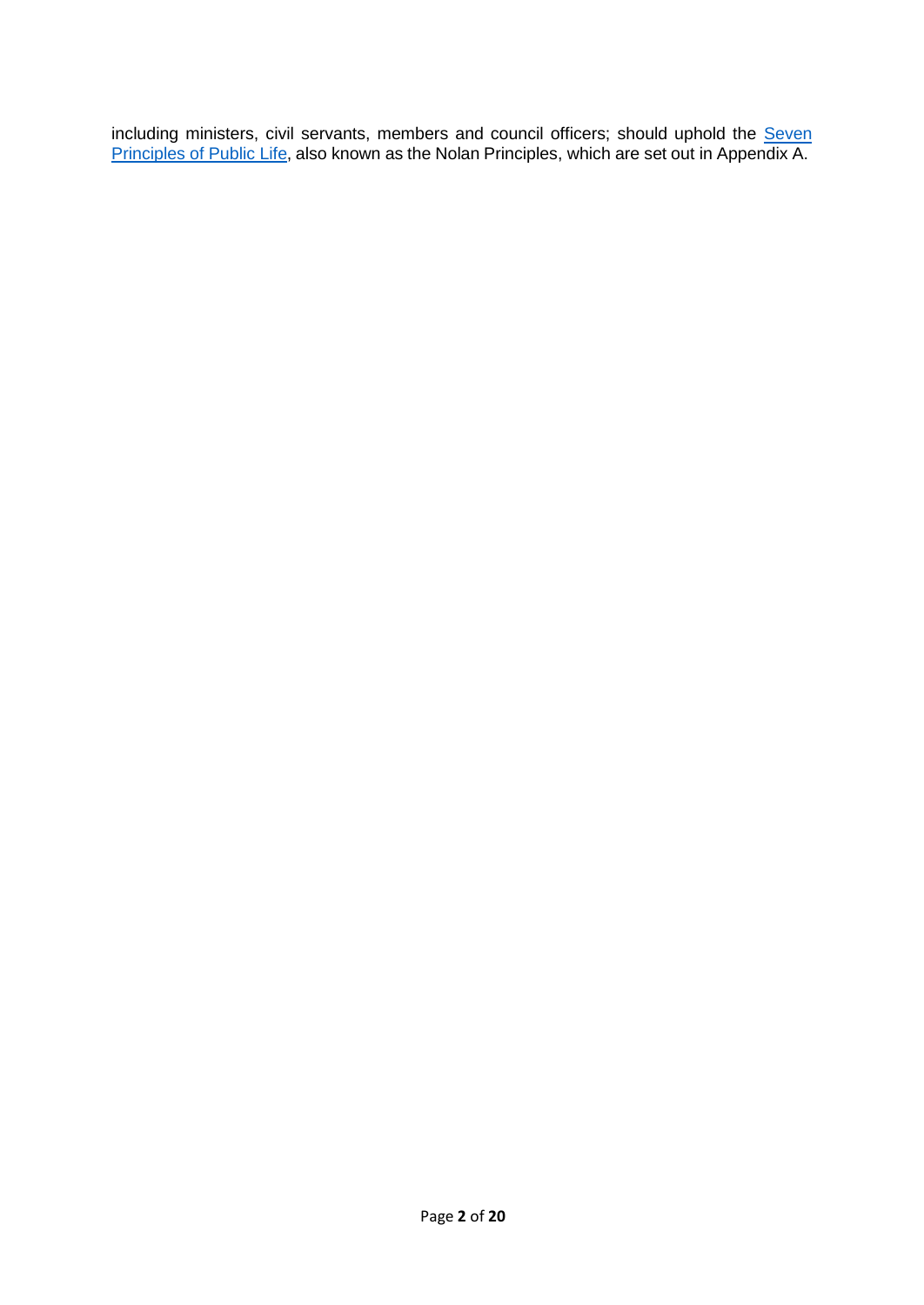Building on these principles, the following general principles have been developed specifically for the role of member and these principles underpin the obligations in the Code of Conduct that follows.

In accordance with the public trust placed in you, you should:

- act with integrity and honesty
- act lawfully
- treat all persons fairly and with respect; and
- lead by example and act in a way that secures public confidence in the role of member.

In undertaking your role you should:

- impartially exercise your responsibilities in the interests of the local community
- do not improperly seek to confer an advantage, or disadvantage, on any person
- avoid conflicts of interest
- exercise reasonable care and diligence;
- ensure that public resources are used prudently in accordance with your Council's requirements and in the public interest; and
- uphold high standards of conduct, show leadership at all times and not misuse your position when acting as a member.

## **Application of the Code of Conduct**

This Code of Conduct applies to you as a member or co-opted member of the Council. It applies as soon as you sign your declaration of acceptance of the office of member or attend your first meeting as a co-opted member and continues to apply to you until you cease to be a member.

This Code of Conduct applies to you when you:

- act in your capacity as a member or co-opted member of the Council; and
- conduct the business of the Council (which, in this Code, includes the business of the office to which you are elected or appointed).

Where you act as a representative of the Council:

- on another relevant authority, you must, when acting for that other authority, comply with that other authority's code of conduct; or
- on any other body, you must, when acting for that other body, comply with this Code of Conduct, except and insofar as it conflicts with any other lawful obligations to which that other body may be subject.

The Code applies to all forms of communication and interaction, including:

- at face-to-face meetings
- at online or telephone meetings
- in written communication
- in verbal communication
- in non-verbal communication
- in electronic and social media communication, posts, statements and comments.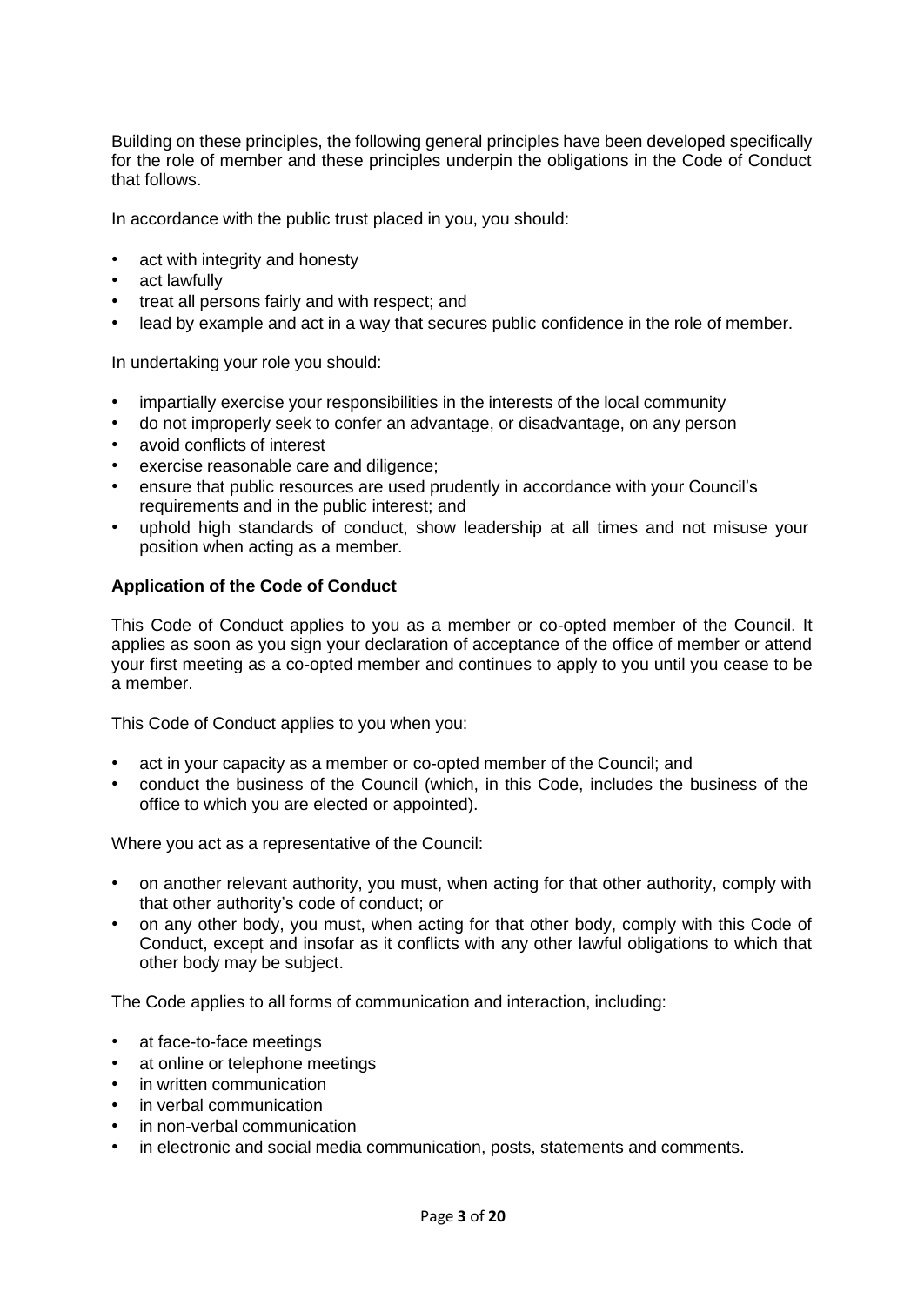Your Monitoring Officer has statutory responsibility for the implementation of the Code of Conduct. It is your responsibility to comply with the provisions of this Code and to ensure all its obligations are met. You are encouraged to seek advice from the Monitoring Officer on any matters that may relate to the Code of Conduct which you are unsure of.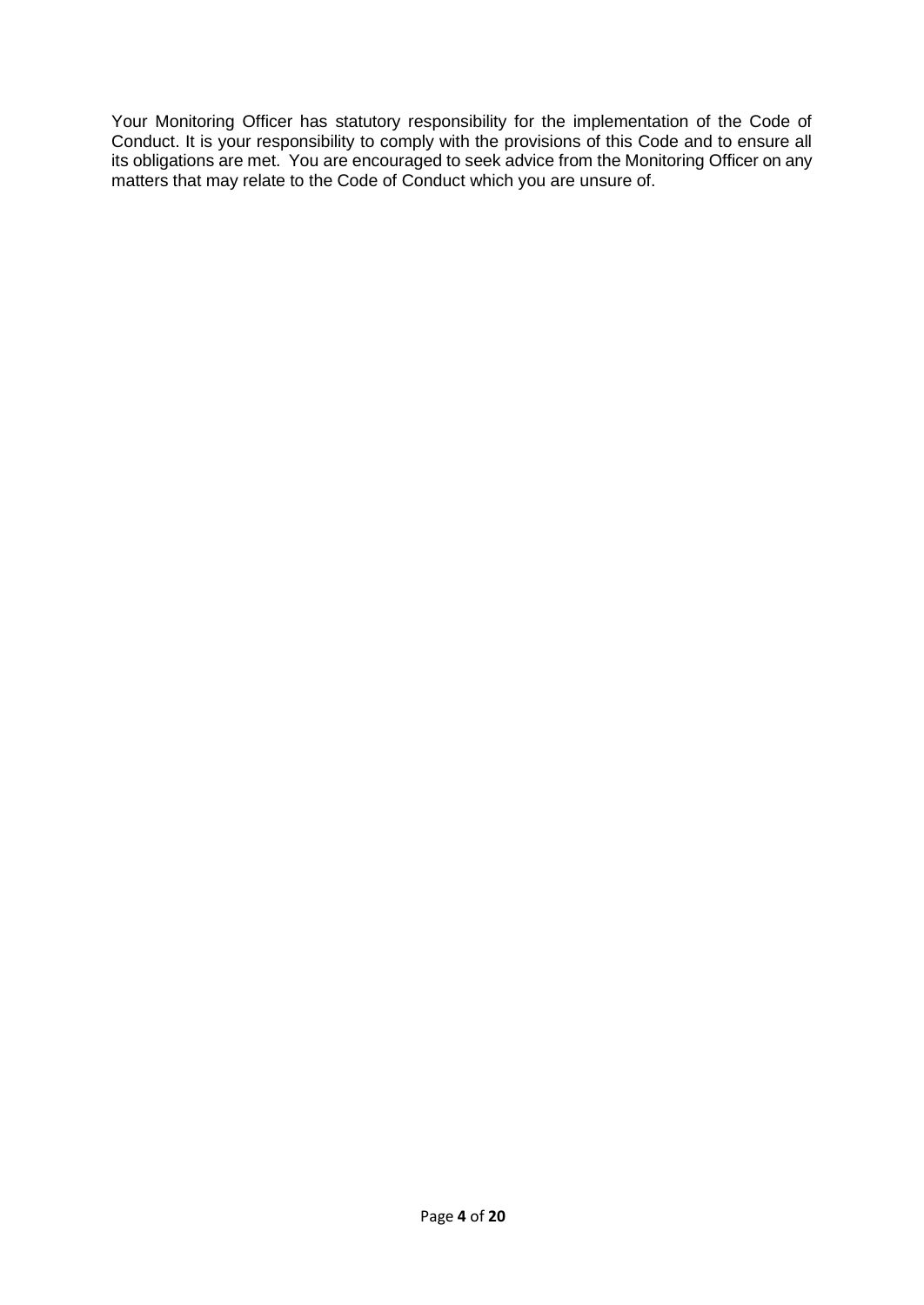# **THE CODE OF CONDUCT**

### **Standards of member conduct**

This section sets out your obligations, which are the minimum standards of conduct required of you as a member. Should your conduct be perceived to fall short of these standards or the Nolan Principles, a complaint may be made against you, which may result in action being taken.

Guidance is included to help explain the reasons for the obligations and how they should be followed.

#### **General Conduct**

#### **1. Respect**

**As a member:**

**1.1 I will treat other members with respect.**

#### **1.2 I will treat council officers, employees and representatives of partner organisations and those volunteering for the council with respect and respect the role they play.**

Respect means politeness and courtesy in behaviour, speech, and in the written word. Debate and having different views are all part of a healthy democracy. As a member, you can express, challenge, criticise and disagree with views, ideas, opinions and policies in a robust but civil manner. You should not, however, subject individuals, groups of people or organisations to personal attack.

In your contact with the public, you should treat them politely and courteously. Rude and offensive behaviour lowers the public's expectations and confidence in members.

In return, you have a right to expect respectful behaviour from the public. If members of the public are being abusive, intimidatory or threatening you are entitled to stop any conversation or interaction in person or online and notify them to the Council, the relevant social media provider or the police. This also applies to fellow members, where action could then be taken under the Member Code of Conduct, and council officers where concerns should be raised in line with the council's member-officer protocol.

#### **2. Bullying, harassment and discrimination**

#### **As a member:**

- **2.1 I will not bully any person.**
- **2.2 I will not harass any person.**

#### **2.3 I will promote equalities and do not discriminate unlawfully against any person.**

The Advisory, Conciliation and Arbitration Service (ACAS) characterises bullying as offensive, intimidating, malicious or insulting behaviour, an abuse or misuse of power through means that undermine, humiliate, denigrate or injure the recipient. Bullying might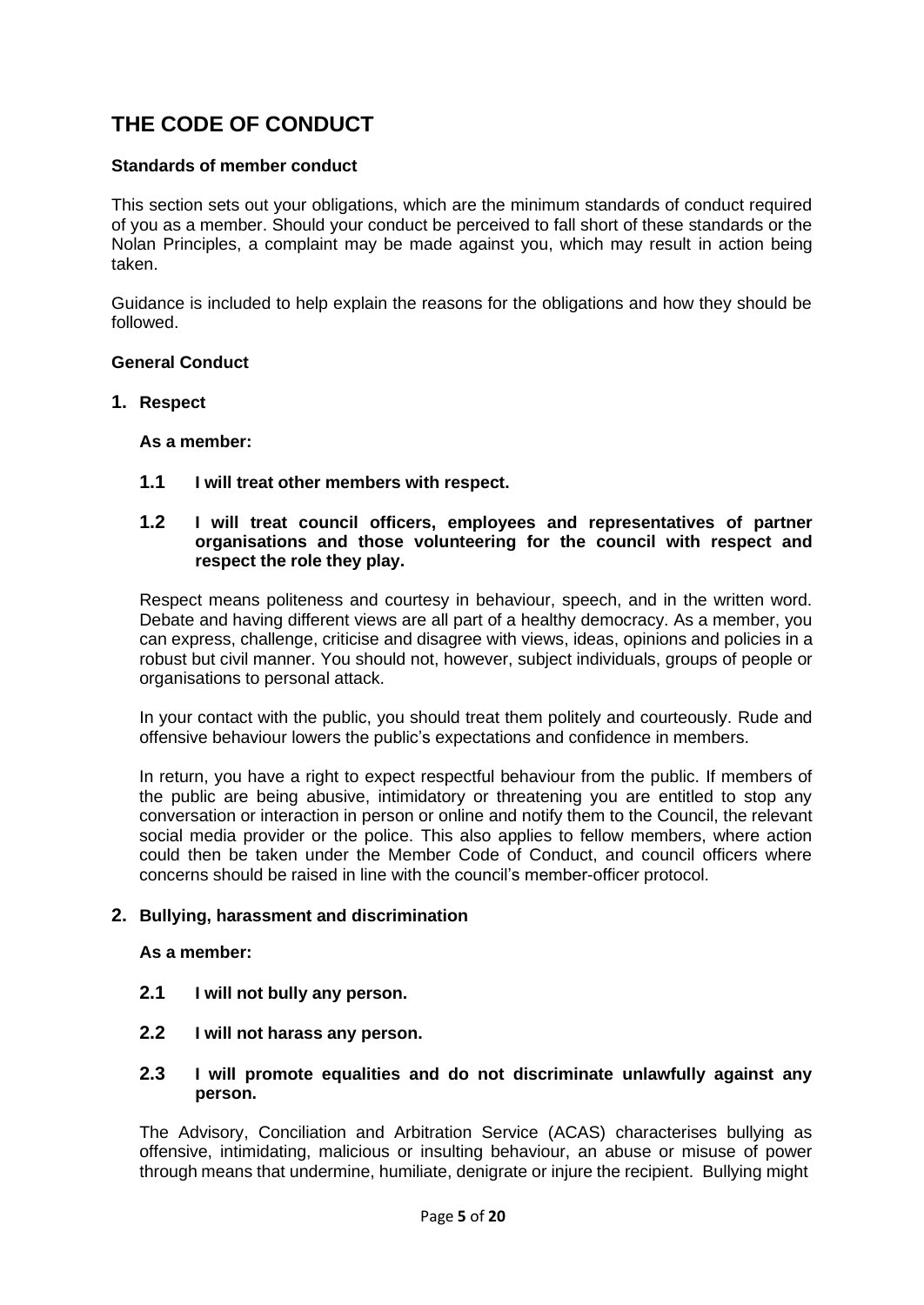be a regular pattern of behaviour or a one-off incident, happen face-to-face, on social media, in emails or phone calls, happen in the workplace or at work social events and may not always be obvious or noticed by others.

The Protection from Harassment Act 1997 defines harassment as conduct that causes alarm or distress or puts people in fear of violence and must involve such conduct on at least two occasions. It can include repeated attempts to impose unwanted communications and contact upon a person in a manner that could be expected to cause distress or fear in any reasonable person.

Unlawful discrimination is where someone is treated unfairly because of a protected characteristic. Protected characteristics are specific aspects of a person's identity defined by the Equality Act 2010. They are age, disability, gender reassignment, marriage and civil partnership, pregnancy and maternity, race, religion or belief, sex and sexual orientation.

The Equality Act 2010 places specific duties on local authorities. Members have a central role to play in ensuring that equality issues are integral to the Council's performance and strategic aims, and that there is a strong vision and public commitment to equality across public services.

## **3. Impartiality of officers of the Council**

#### **As a member:**

#### **3.1 I will not compromise, or attempt to compromise, the impartiality of anyone who works for, or on behalf of, the council.**

Officers work for the council as a whole and must be politically neutral (unless they are political assistants). They should not be coerced or persuaded to act in a way that would undermine their neutrality. You can question officers in order to understand, for example, their reasons for proposing to act in a particular way, or the content of a report that they have written. However, you must not try and force them to act differently, change their advice, or alter the content of that report, if doing so would prejudice their professional integrity.

#### **4. Confidentiality and access to information**

#### **As a member:**

- **4.1 I will not disclose information:**
	- **a. given to me in confidence by anyone**
	- **b. acquired by me which I believe, or ought reasonably to be aware, is of a confidential nature, unless**
		- **i. I have received the consent of a person authorised to give it;**
		- **ii. I am required by law to do so;**
		- **iii. the disclosure is made to a third party for the purpose of obtaining professional legal advice provided that the third party agrees not to disclose the information to any other person; or**
		- **iv. the disclosure is:**
			- **1. reasonable and in the public interest; and**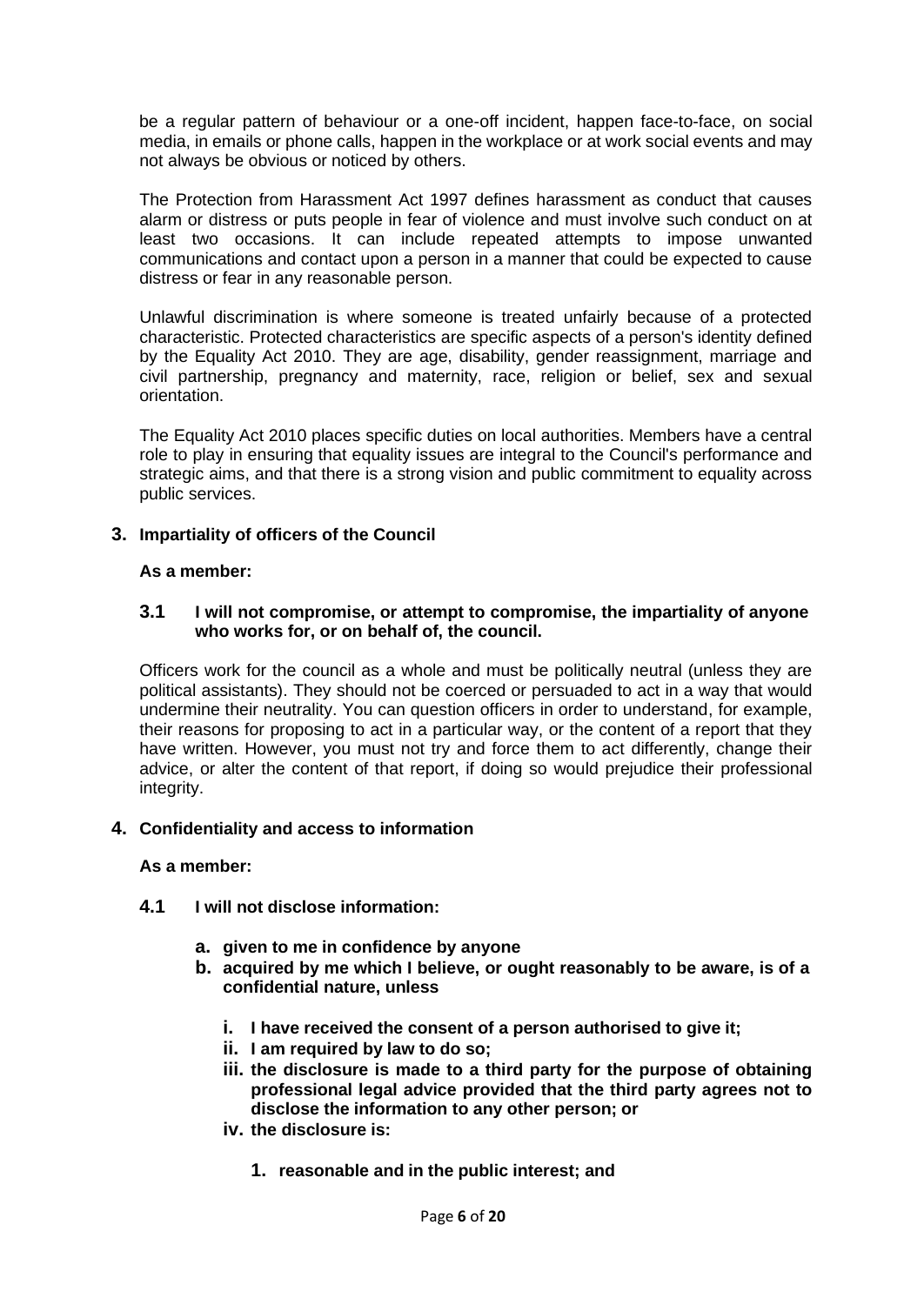- **2. made in good faith and in compliance with the reasonable requirements of the Council; and**
- **3. I have consulted the Monitoring Officer prior to its release.**
- **4.2 I will not improperly use knowledge gained solely as a result of my role as a member for the advancement of myself, my friends, my family members, my employer or my business interests.**

#### **4.3 I will not prevent anyone from getting information that they are entitled to by law.**

Local authorities must work openly and transparently, and their proceedings and printed materials are open to the public, except in certain legally defined circumstances. You should work on this basis, but there will be times when it is required by law that discussions, documents and other information relating to or held by the council must be treated in a confidential manner. Examples include personal data relating to individuals or information relating to ongoing negotiations.

## **5. Disrepute**

#### **As a member:**

#### **5.1 I will not bring my role or Council into disrepute or conduct myself in a manner which could reasonably be regarded as bringing my role or Council into disrepute.**

As a Member, you are trusted to make decisions on behalf of your community and your actions and behaviour are subject to greater scrutiny than that of ordinary members of the public. You should be aware that your actions might have an adverse impact on you, other members and/or the Council and may lower the public's confidence in your or the Council's ability to discharge your/its functions. For example, behaviour that is considered dishonest and/or deceitful can bring the Council into disrepute.

You are able to hold the Council and fellow members to account and are able to constructively challenge and express concern about decisions and processes undertaken by the Council whilst continuing to adhere to other aspects of this Code of Conduct.

### **6. Use of position**

#### **As a member:**

**6.1 I will not use, or attempt to use, my position improperly to the advantage or disadvantage of myself or anyone else.**

#### **6.2 I will not place myself under a financial or other obligation to outside individuals or organisations that might seek to influence me in the performance of my official duties.**

Your position as a member of the Council provides you with certain opportunities, responsibilities and privileges, and you make choices all the time that will impact others. However, you should not take advantage of these opportunities to further your own or others' private interests or to disadvantage anyone unfairly.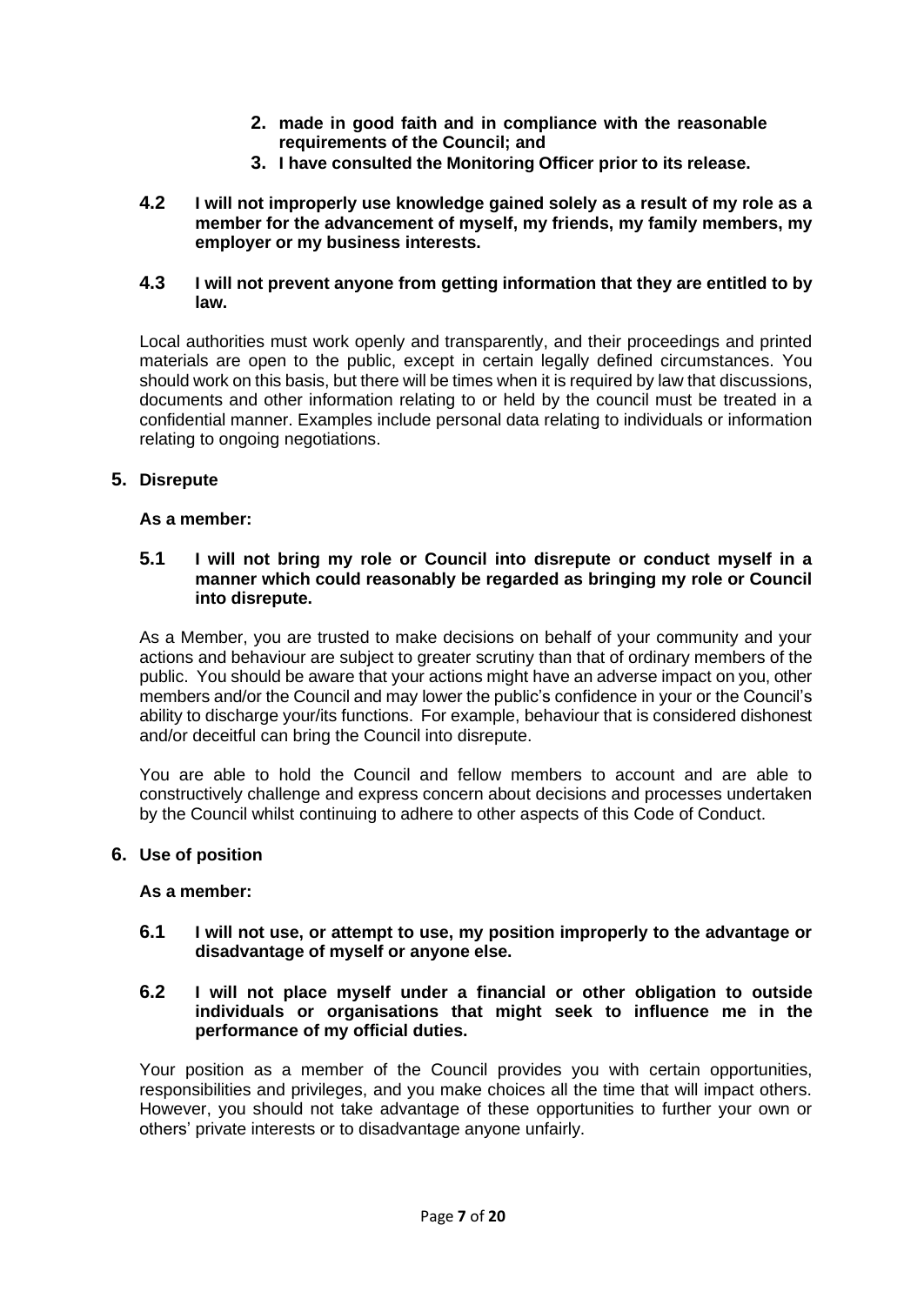As a member you need to be able to act impartially in the exercise of your responsibilities and ensure that you make decisions in the interests of the local community. You should therefore avoid any financial or other obligations to outside individuals or organisations whose influence may prevent you from acting impartially.

#### **7. Use of Council resources and facilities**

## **As a member:**

- **7.1 I will not misuse council resources.**
- **7.2 I will, when using the resources of the Council or authorising their use by others:**
	- **a. act in accordance with the Council's requirements; and**
	- **b. ensure that such resources are not used for political purposes unless that use could reasonably be regarded as likely to facilitate, or be conducive to, the discharge of the functions of the Council or of the office to which I have been elected or appointed.**

You may be provided with resources and facilities by the Council to assist you in carrying out your duties as a member.

Examples include:

- office support
- stationery
- equipment such as phones, ipads, dongles computers, etc.
- **transport**
- access and use of council buildings and rooms.

These are given to you to help you carry out your role as a member more effectively and are not to be used for business or personal gain. They should be used in accordance with the purpose for which they have been provided and the council's own policies regarding their use.

#### **8. Making decisions**

**As a member:**

- **8.1 When reaching decisions on any matter I will have regard to any relevant advice provided to me by officers and professional third parties.**
- **8.2 I will give reasons for all decisions in accordance with any statutory requirements and any reasonable additional requirements imposed.**
- **8.3 I will make all choices, such as making public appointments, awarding contracts or recommending individuals for rewards or benefits, on individual and independent merit.**
- **8.4 I will be as open as possible about my decisions and actions and the decisions and actions of the authority and will be prepared to give reasons for those decisions and actions, notwithstanding my other obligations under this Code.**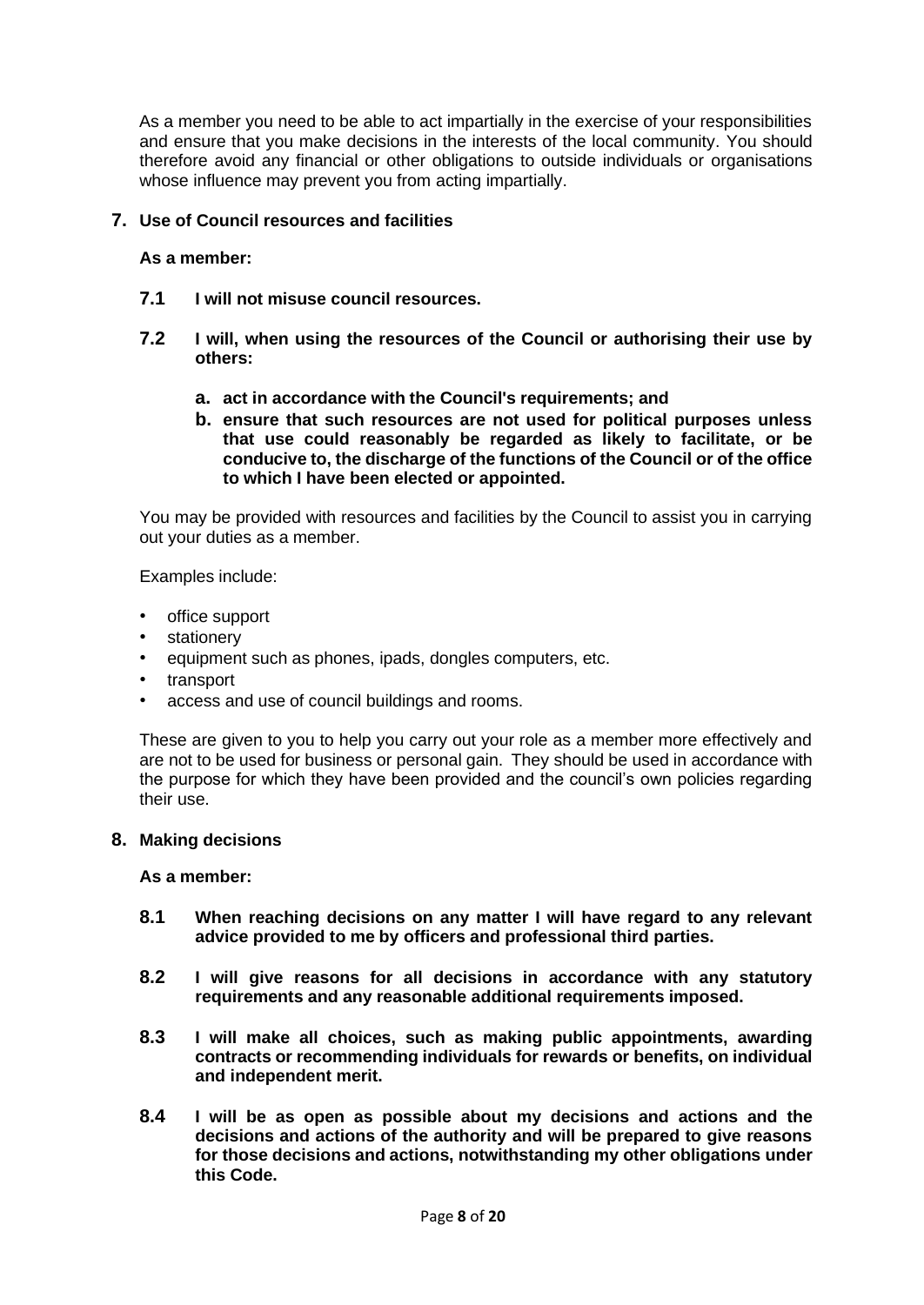To assist members in acting lawfully, officers may give advice from time to time. It is important that as a member you have due regard to any such advice given and consider it fully, even if (for good reason) you may choose not to follow that advice.

In making any decisions, giving reasons helps instil public confidence in the role of the member and can be a legal requirement in certain situations. You should ensure that you always give reasons in accordance with any specific requirements and having regard to the benefits of transparency generally.

As a member you must act impartially and not improperly seek to confer an advantage, or disadvantage, on any person. It is therefore important that when you are making decisions that involve choosing one party over another, that you do so based on independent merit. You should be open and transparent about the decisions that you have made and the actions of the authority.

#### **9. Complying with the Code of Conduct**

#### **As a member:**

- **9.1 I will undertake Code of Conduct training provided by my Council.**
- **9.2 I will cooperate with any Code of Conduct investigation and/or determination.**
- **9.3 I will not intimidate or attempt to intimidate any person who is likely to be involved with the administration of any investigation or proceedings.**

#### **9.4 I will comply with any sanction imposed on me following a finding that I have breached the Code of Conduct.**

It is extremely important for you as a member to demonstrate high standards, for you to have your actions open to scrutiny and for you not to undermine public trust in the Council or its governance. If you do not understand or are concerned about the council's processes in handling a complaint you should raise this with the Monitoring Officer.

#### **Protecting Your Reputation and the Reputation of the Council**

## **10.Interests**

#### **As a member:**

#### **10.1 I will register and disclose my interests in accordance with the provisions set out in Appendix B.**

Section 29 of the Localism Act 2011 requires the Monitoring Officer to establish and maintain a register of interests of members of the authority.

You need to register your interests so that the public, Council employees and fellow members know which of your interests might give rise to a conflict of interest. The register is a public document that can be consulted when (or before) an issue arises. The register also protects you by allowing you to demonstrate openness and a willingness to be held accountable. You are personally responsible for deciding whether or not you should disclose an interest in a meeting, but it can be helpful for you to know early on if others think that a potential conflict might arise. It is also important that the public know about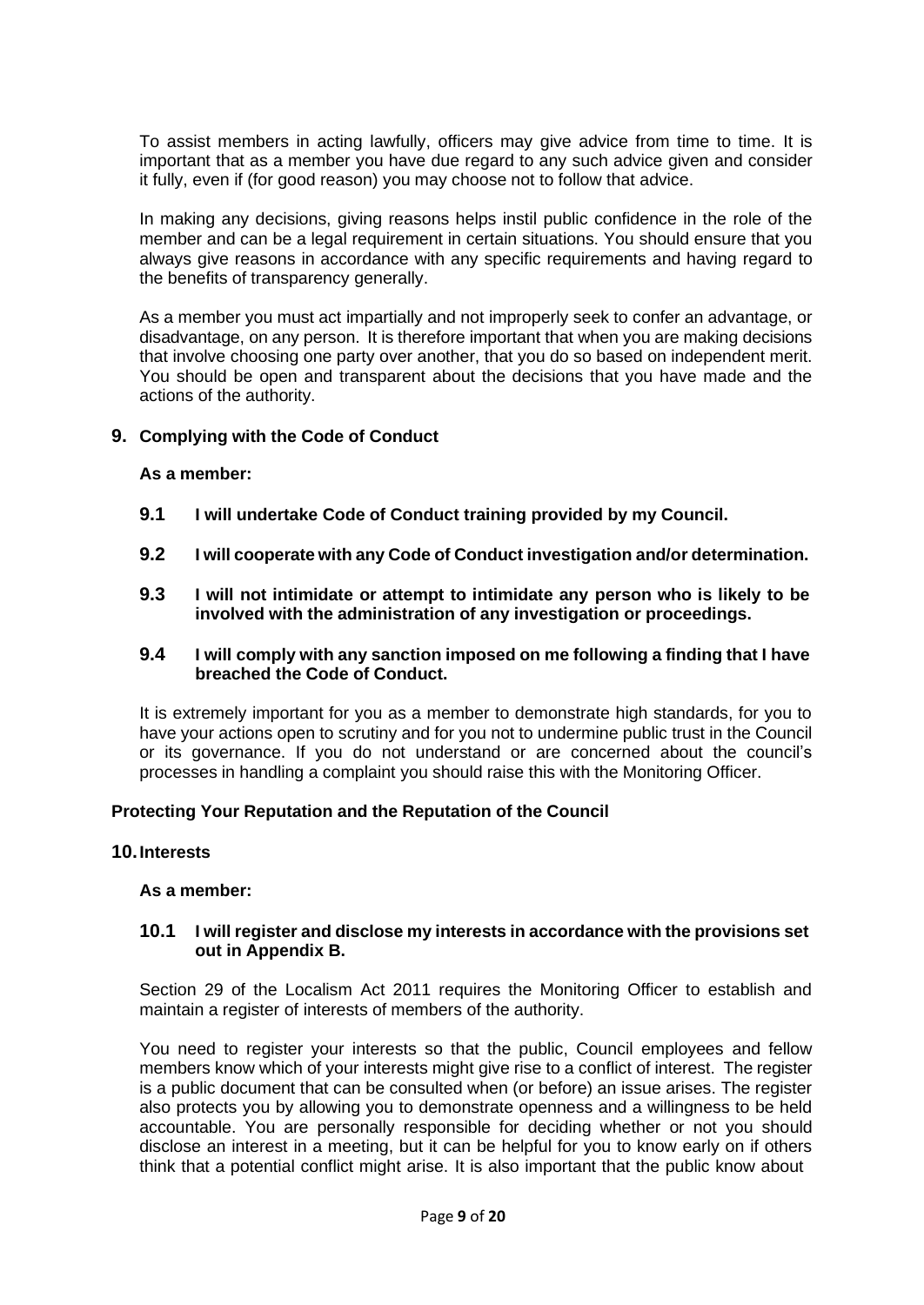any interest that might have to be disclosed by you or other members when making or taking part in decisions, so that decision making is seen by the public as open and honest. This helps to ensure that public confidence in the integrity of local governance is maintained.

You should note that failure to register or disclose a disclosable pecuniary interest as defined in Appendix B, is a criminal offence under the Localism Act 2011.

The provisions of this paragraph 10.1 shall be applied in such a manner as to recognise that this Code of Conduct should not obstruct a member's service on more than one local authority. For the avoidance of doubt, participation in discussion and decision-making at one local authority will not by itself normally prevent you from taking part in discussion and decision-making on the same matter at another local authority. This is on the basis that a reasonable member of the public will see no objection in principle to such service or regard it as prejudicing a member's judgement of the public interest and will only regard a matter as giving rise to an interest which might lead to bias in exceptional circumstances.

Appendix B sets out the detailed provisions on registering and disclosing interests. If in doubt, you should always seek advice from the Monitoring Officer, or from the clerk in the case of town and parish councils.

#### **11.Gifts and hospitality**

#### **As a member:**

- **11.1 I will not accept gifts or hospitality, irrespective of estimated value, which could give rise to real or substantive personal gain or a reasonable suspicion of influence on my part to show favour from persons seeking to acquire, develop or do business with the Council or from persons who may apply to the Council for any permission, licence or other significant advantage.**
- **11.2 I will register with the Monitoring Officer any gift or hospitality with an estimated value of at least £50 within 28 days of its receipt.**
- **11.3 I will register with the Monitoring Officer any significant gift or hospitality with an estimated value of at least £50 that I have been offered but have refused to accept.**

In order to protect your position and the reputation of the Council , you should exercise caution in accepting any gifts or hospitality which are (or which you reasonably believe to be) offered to you because you are a member. The presumption should always be not to accept significant gifts or hospitality. However, there may be times when such a refusal may be difficult if it is seen as rudeness in which case you could accept it but must ensure it is publicly registered. However, you do not need to register gifts and hospitality which are not related to your role as a member, such as Christmas gifts from your friends and family. It is also important to note that it is appropriate to accept normal expenses and hospitality associated with your duties as a member. If you are unsure, do contact the Monitoring Officer or Clerk for guidance.

#### **12.Dispensations**

#### **As a member:**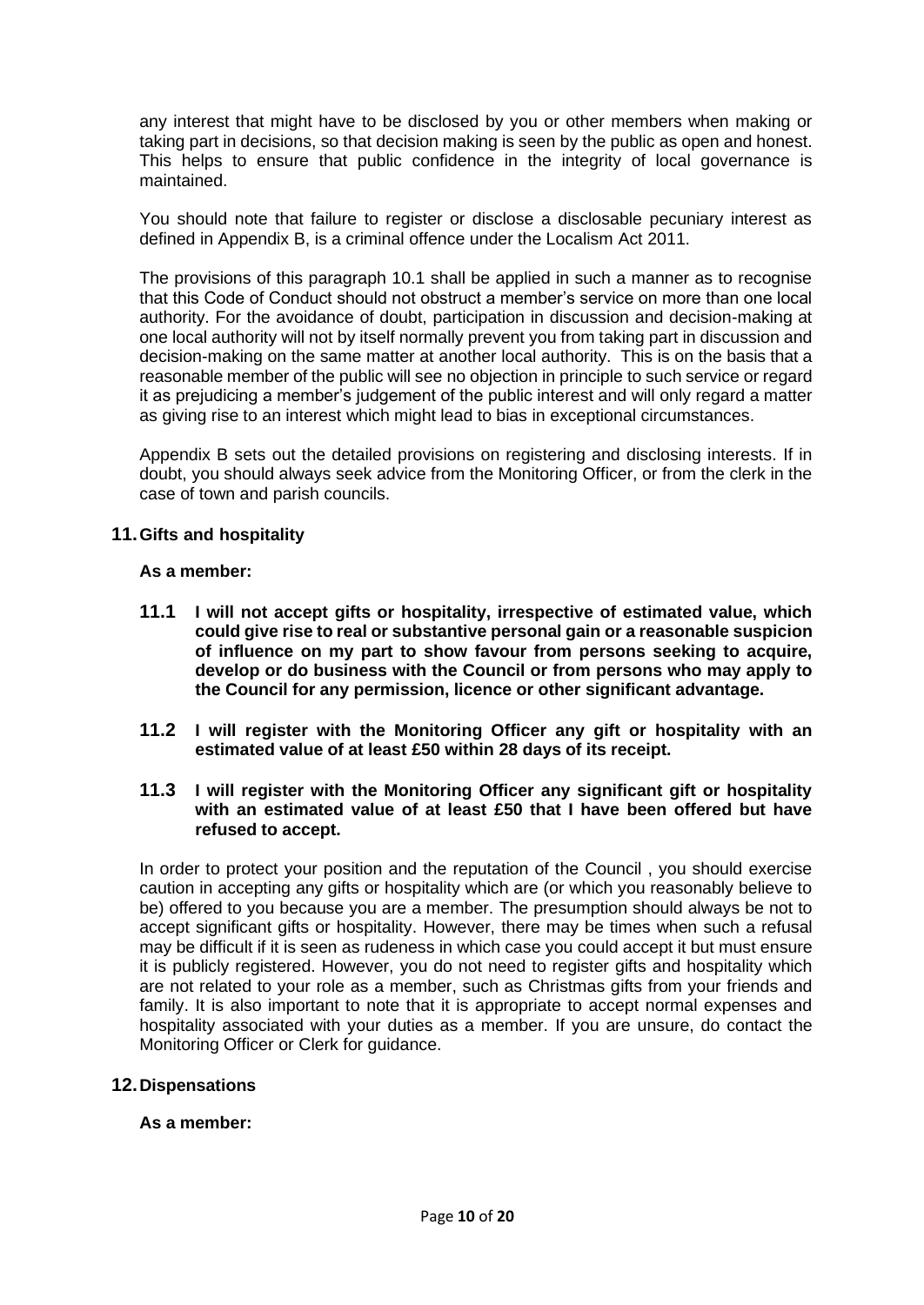- **12.1 I may request a dispensation from the Monitoring Officer for one meeting only.**
- **12.2 I must make the request in writing detailing what my interest is, why the dispensation is required and for what meeting.**
- **12.3 I must make my request 5 days prior to the meeting at which the Dispensation is required.**
- **12.4 If I wish to make a further request for dispensation, this must be made to the Audit and Governance Committee.**
- **12.5 I will only be granted a Dispensation where there are reasonable grounds for doing so and where such grounds are in the public interest.**

Appendix B sets out the situations where a Member's personal interest in a matter may prevent them from participating in the decision-making process. In certain circumstances, however, there may be reasonable grounds to allow a Member to participate in decisionmaking on that matter where it would be in the public interest to do so. Where you consider that there may be good grounds for you to continue to participate you should request a dispensation from the Monitoring Officer.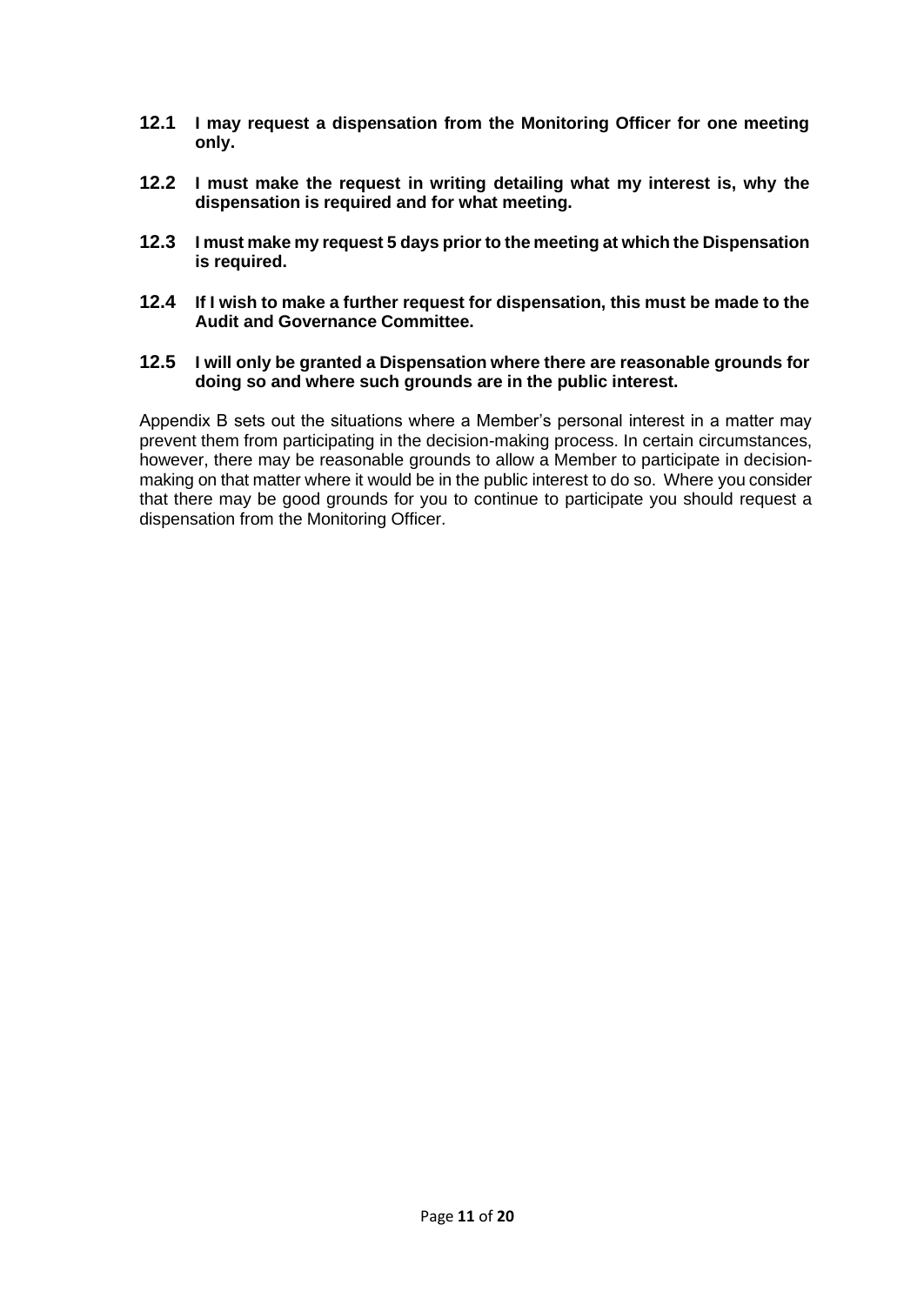## **Appendices**

## **Appendix A - The Seven Principles of Public Life**

The principles are:

## **Selflessness**

Holders of public office should act solely in terms of the public interest.

## **Integrity**

Holders of public office must avoid placing themselves under any obligation to people or organisations that might try inappropriately to influence them in their work. They should not act or take decisions in order to gain financial or other material benefits for themselves, their family, or their friends. They must disclose and resolve any interests and relationships.

## **Objectivity**

Holders of public office must act and take decisions impartially, fairly and on merit, using the best evidence and without discrimination or bias.

#### **Accountability**

Holders of public office are accountable to the public for their decisions and actions and must submit themselves to the scrutiny necessary to ensure this.

## **Openness**

Holders of public office should act and take decisions in an open and transparent manner. Information should not be withheld from the public unless there are clear and lawful reasons for so doing.

#### **Honesty**

Holders of public office should be truthful.

#### **Leadership**

Holders of public office should exhibit these principles in their own behaviour. They should actively promote and robustly support the principles and be willing to challenge poor behaviour wherever it occurs.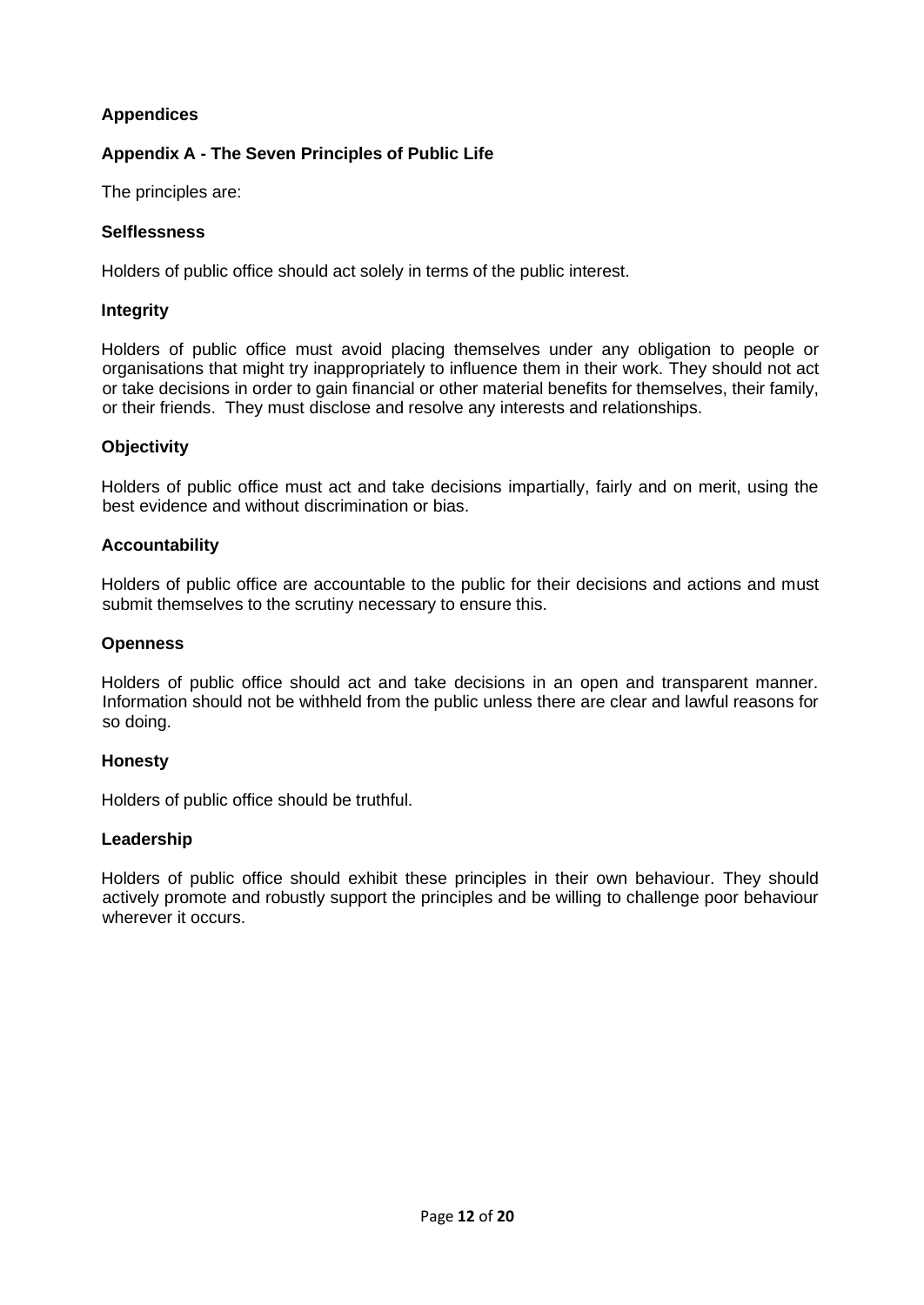## **Appendix B - Interests**

## **1. Definitions**

"**Disclosable Pecuniary Interest"** means any interest described as such in the [Relevant](https://www.legislation.gov.uk/uksi/2012/1464/made) [Authorities \(Disclosable Pecuniary Interests\) Regulations 2012](https://www.legislation.gov.uk/uksi/2012/1464/made) and includes an interest of yourself, or of your Partner (if you are aware of your Partner's interest) that falls within the descriptions set out in the following table. A Disclosable Pecuniary Interest is a Registerable Interest.

| <b>Subject</b>                                       | <b>Description</b>                                                                                                                                                                                                                                                                                                                                                                                                                                                                                                                   |
|------------------------------------------------------|--------------------------------------------------------------------------------------------------------------------------------------------------------------------------------------------------------------------------------------------------------------------------------------------------------------------------------------------------------------------------------------------------------------------------------------------------------------------------------------------------------------------------------------|
| Employment, office, trade,<br>profession or vocation | Any employment, office, trade,<br>profession or vocation carried on for<br>profit or gain.<br>[Any unpaid directorship.]                                                                                                                                                                                                                                                                                                                                                                                                             |
| Sponsorship                                          | Any payment or provision of any other<br>financial benefit (other than from the<br>council) made to the member during the<br>previous 12-month period for expenses<br>incurred by him/her in carrying out his/her<br>duties as a member, or towards his/her<br>election expenses.<br>This includes any payment or financial<br>benefit from a trade union within the<br>meaning of the Trade Union and Labour<br>Relations (Consolidation) Act 1992.                                                                                 |
| <b>Contracts</b>                                     | Any contract made between the member<br>or his/her spouse or civil partner or the<br>person with whom the member is living<br>as if they were spouses/civil partners (or<br>a firm in which such person is a partner,<br>or an incorporated body of which such<br>person is a director* or a body that such<br>person has a beneficial interest in the<br>securities of*) and the council<br>(a) under which goods or services are to<br>be provided or works are to be executed;<br>and (b) which has not been fully<br>discharged. |
| <b>Land and Property</b>                             | Any beneficial interest in land which is<br>within the area of the council.<br>'Land' excludes an easement, servitude,<br>interest or right in or over land which<br>does not give the member or his/her<br>spouse or civil partner or the person with<br>whom the member is living as if they<br>were spouses/ civil partners (alone or                                                                                                                                                                                             |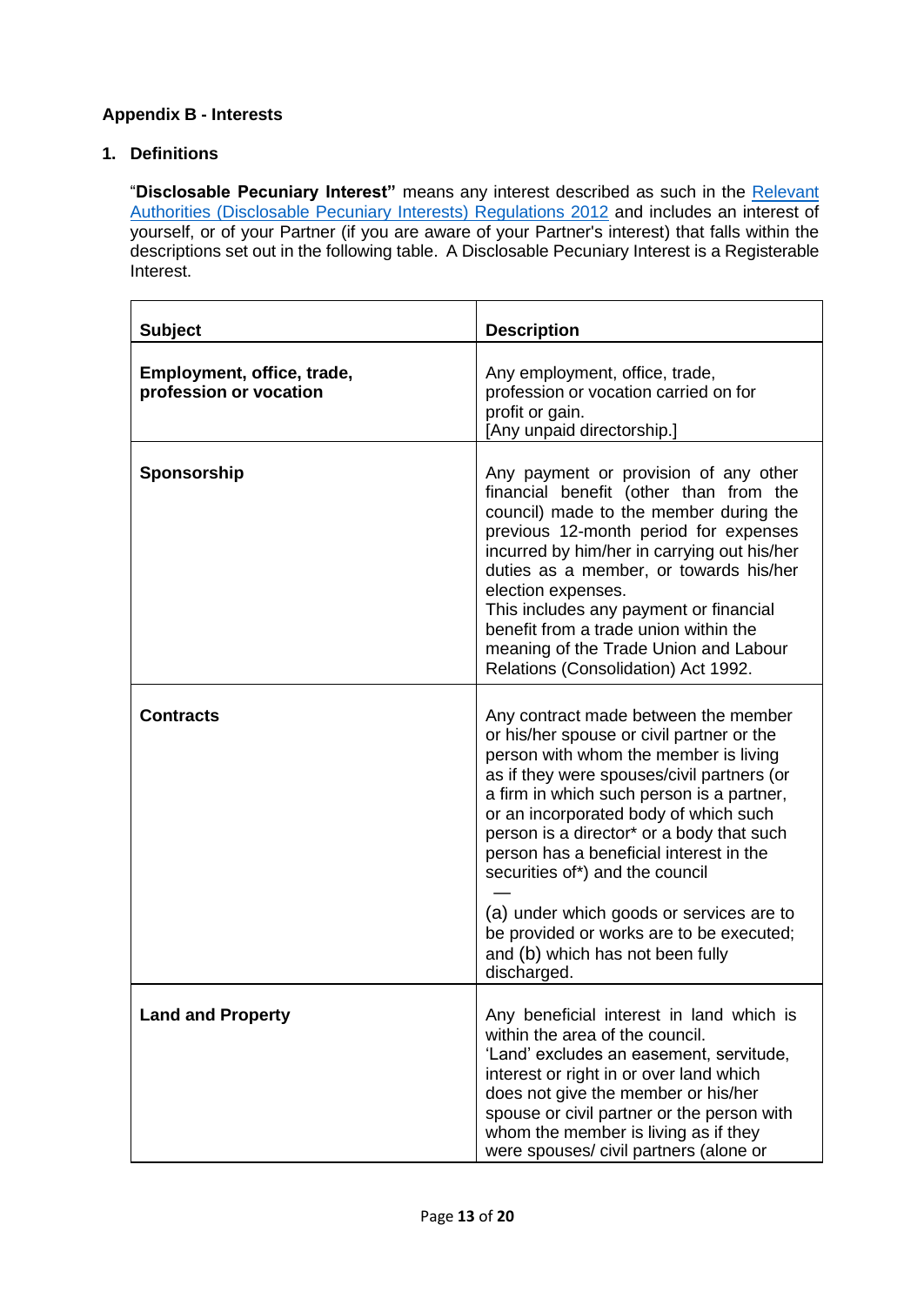|                            | jointly with another) a right to occupy or<br>to receive income.                                                                                                                                                                                                                                                                                                                                                                                                                                                                                                                                                                                                                                                                                    |
|----------------------------|-----------------------------------------------------------------------------------------------------------------------------------------------------------------------------------------------------------------------------------------------------------------------------------------------------------------------------------------------------------------------------------------------------------------------------------------------------------------------------------------------------------------------------------------------------------------------------------------------------------------------------------------------------------------------------------------------------------------------------------------------------|
| <b>Licenses</b>            | Any licence (alone or jointly with others)<br>to occupy land in the area of the council<br>for a month or longer.                                                                                                                                                                                                                                                                                                                                                                                                                                                                                                                                                                                                                                   |
| <b>Corporate tenancies</b> | Any tenancy where (to the member's<br>knowledge)-<br>(a)<br>the landlord is the council; and<br>the tenant is a body that the member, or<br>his/her spouse or civil partner or the<br>person with whom the member is living<br>as if they were spouses/ civil partners is<br>a partner of or a director* of or has a<br>beneficial interest in the securities* of.                                                                                                                                                                                                                                                                                                                                                                                  |
| <b>Securities</b>          | Any beneficial interest in securities* of a<br>body where-<br>(a)<br>that body (to the member's<br>knowledge) has a place of business or<br>land in the area of the council; and<br>(b)<br>either-<br>(i)<br>) the total nominal value of the<br>securities* exceeds £25,000 or one<br>hundredth of the total issued share<br>capital of that body; or<br>if the share capital of that body is of more<br>than one class, the total nominal value of<br>the shares of any one class in which the<br>member, or his/ her spouse or civil<br>partner or the person with whom the<br>member is living as if they were<br>spouses/civil partners has a beneficial<br>interest exceeds one hundredth of the<br>total issued share capital of that class. |

- \* 'director' includes a member of the committee of management of an industrial and provident society.
- \* 'securities' means shares, debentures, debenture stock, loan stock, bonds, units of a collective investment scheme within the meaning of the Financial Services and Markets Act 2000 and other securities of any description, other than money deposited with a building society.

**"Partner"** means a spouse or civil partner, or a person with whom you are living as husband or wife, or a person with whom you are living as if you are civil partners.

**"Other Registerable Interest"** is a personal interest in any business of your authority which relates to or is likely to affect:

a) any body of which you are in general control or management and to which you are nominated or appointed by your authority; or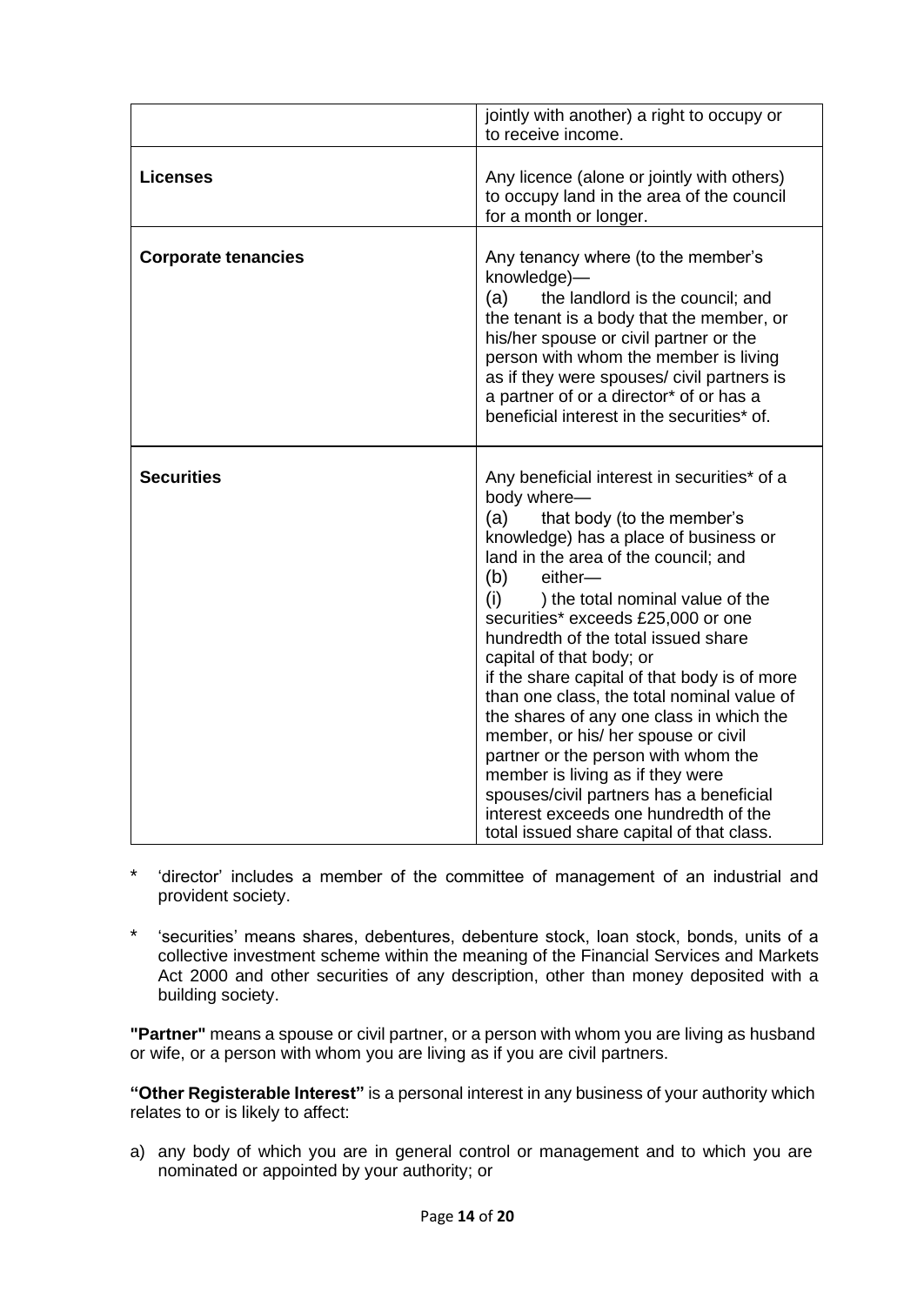- b) any body
	- (i) exercising functions of a public nature
	- (ii) any body directed to charitable purposes or
	- (iii) one of whose principal purposes includes the influence of public opinion or policy (including any political party or trade union)

**"Registrable Interests"** are interests that you are required to register in accordance with this Code of Conduct and include both Disclosable Pecuniary Interests and Other Registerable Interests.

**"Non-Registrable Interests"** are interests that you are not required to register but need to be disclosed in accordance with section 3.3.

A **"Dispensation"** is agreement that you may continue to participate in the decision-making process notwithstanding your interest as detailed at section 12 of the Code of the Conduct and this Appendix B.

A "**Sensitive Interest**" is as an interest which, if disclosed, could lead to the member, or a person connected with the member, being subject to violence or intimidation. In any case where this Code of Conduct requires to you to disclose an interest (subject to the agreement of the Monitoring Officer in accordance with paragraph 2.2 of this Appendix regarding registration of interests), you do not have to disclose the nature of the interest, if it is a Sensitive Interest. In such circumstances you just have to disclose that you have an interest.

A matter "**directly relates**" to one of your interests where the matter is directly about that interest. For example, the matter being discussed is an application about a particular property in which you or somebody associated with you has a financial interest.

A matter "**affects**" your interest where the matter is not directly about that interest but would still have clear implications for the interest. For example, the matter concerns a neighbouring property.

#### **2. Registering Interests**

- 2.1. Within 28 days of becoming a member or co-opted member or your re-election or reappointment to office you must register with the Monitoring Officer any Disclosable Pecuniary Interests and any Other Registerable Interests.
- 2.2. Where you have a Sensitive Interest you must notify the Monitoring Officer with the reasons why you believe it is a Sensitive Interest. If the Monitoring Officer agrees they will withhold the interest from the public register.
- 2.3. You must ensure that your register of interests is kept up-to-date and within 28 days of becoming aware of any new interest, or of any change to a registered interest, notify the Monitoring Officer.

#### **3. Declaration at and Participation in Meetings**

If you are present at a meeting and you have either a Registerable or Non-Registerable Interest in any matter to be considered or being considered, and the interest is not a Sensitive Interest, you must disclose that interest to the meeting (whether or not it is registered).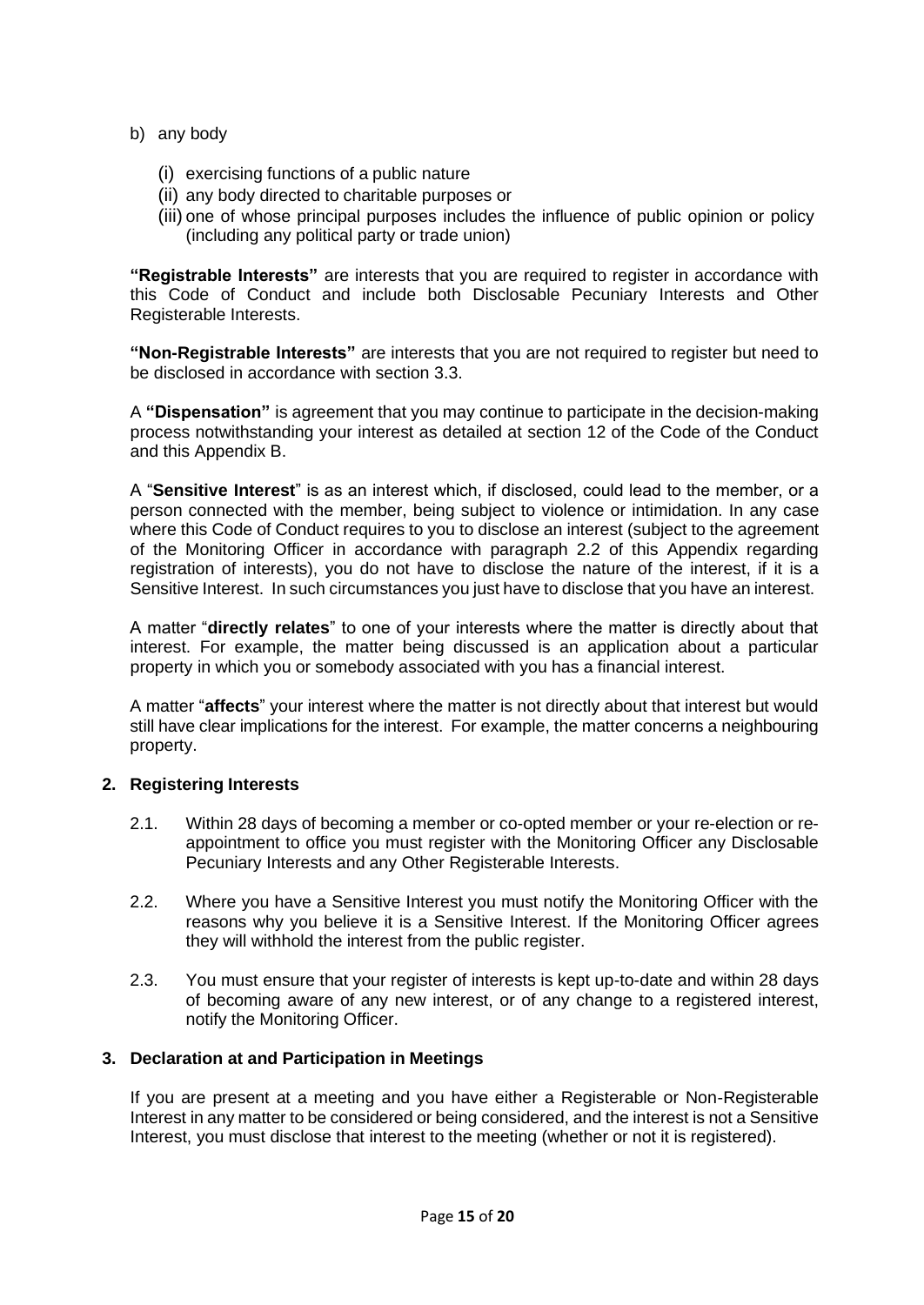To determine whether your interest affects your ability to participate in a meeting, you must first determine what type of interest you have and, if necessary, go on to apply the tests as set out below.

## **3.1. Disclosable Pecuniary Interests**

- 3.1.1. Where a matter arises at a meeting which **directly relates** to one of your Disclosable Pecuniary Interests:
	- a. you must disclose the interest;
	- b. not participate in any discussion or vote on the matter; and
	- c. must not remain in the room unless you have been granted a Dispensation.

#### **3.2. Other Registerable Interests**

- 3.2.1. Where a matter arises at a meeting which **directly relates** to the financial interest or wellbeing of one of your Other Registerable Interests:
	- a. you must disclose the interest;
	- b. may speak on the matter only if members of the public are also allowed to speak at the meeting but otherwise must not take part in any discussion or vote on the matter; and
	- c. must not remain in the room unless you have been granted a Dispensation.
- 3.2.2. The provisions of paragraph 3.1.1 and 3.2.1 shall be applied in such a manner as to recognise that this Code should not obstruct a member's service on more than one local authority. For the avoidance of doubt, participation in discussion and decision making at one local authority will not by itself normally prevent you from taking part in discussion and decision making on the same matter at another local authority. This is on the basis that a reasonable member of the public will see no objection in principle to such service or regard it as prejudicing a member's judgement of the public interest and will only regard a matter as giving rise to a Personal Interest which might lead to bias in exceptional circumstances

#### **3.3. Non-Registerable Interests**

- 3.3.1. Where a matter arises at a meeting which **directly relates** to a financial interest or the well-being of yourself or of a friend, relative or close associate (and is not a Registerable Interest):
	- a. you must disclose the interest;
	- b. may speak on the matter only if members of the public are also allowed to speak at the meeting but otherwise must not take part in any discussion or vote on the matter; and
	- c. must not remain in the room unless you have been granted a Dispensation.
- <span id="page-15-0"></span>3.3.2. Where a matter arises at a meeting which does not directly relate to but **affects**:
	- a. a financial interest or the well-being of yourself or of a friend, relative or close associate; or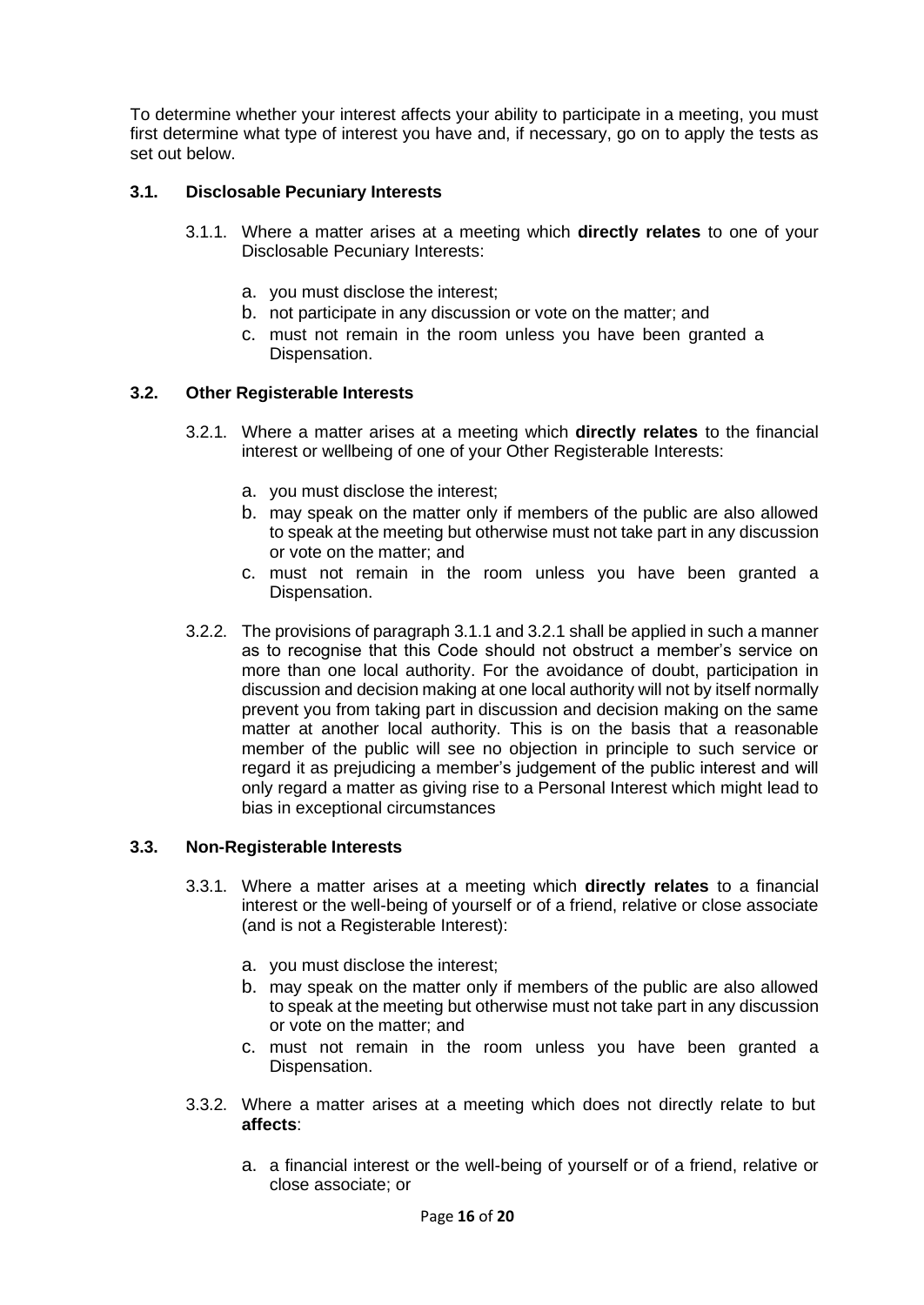b. a financial interest or wellbeing of a body included in those you need to disclose under Other Registerable Interests

you must disclose the interest. In order to determine whether you can remain in the meeting after disclosing your interest the following test in paragraphs [3.3.3](#page-16-0) and [3.3.4](#page-16-1) should be applied.

- <span id="page-16-0"></span>3.3.3. Where a matter under paragraph [3.3.2](#page-15-0) **affects** the financial interest or wellbeing or body:
	- a. to a greater extent than it affects the financial interests or wellbeing of the majority of inhabitants of the ward affected by the decision; and
	- b. a reasonable member of the public knowing all the facts would believe that it would affect your view of the wider public interest;

you may speak on the matter only if members of the public are also allowed to speak at the meeting but otherwise must not take part in any discussion or vote on the matter and must not remain in the room unless you have been granted a Dispensation.

- <span id="page-16-1"></span>3.3.4. Where a matter under paragraph [3.3.2](#page-15-0) does not affect the financial interest or well-being or body:
	- a. to a greater extent than it affects the financial interests or wellbeing of the majority of inhabitants of the ward affected by the decision; and/or
	- b. a reasonable member of the public knowing all the facts would not believe that it would affect your view of the wider public interest;

you may remain in the room, speak if you wish to and take part in any discussion or vote on the matter, provided you have disclosed your interest under paragraph [3.3.2.](#page-15-0)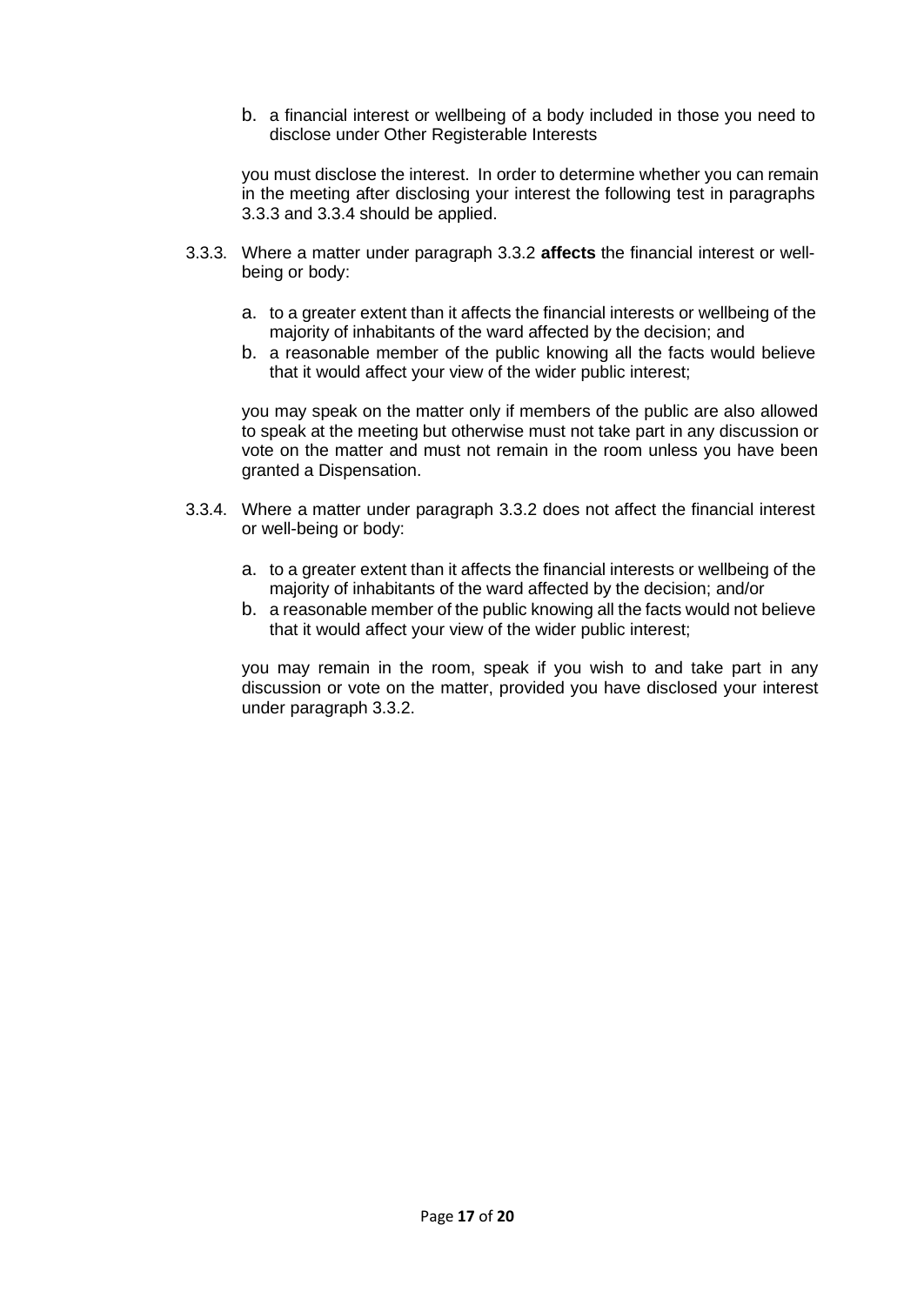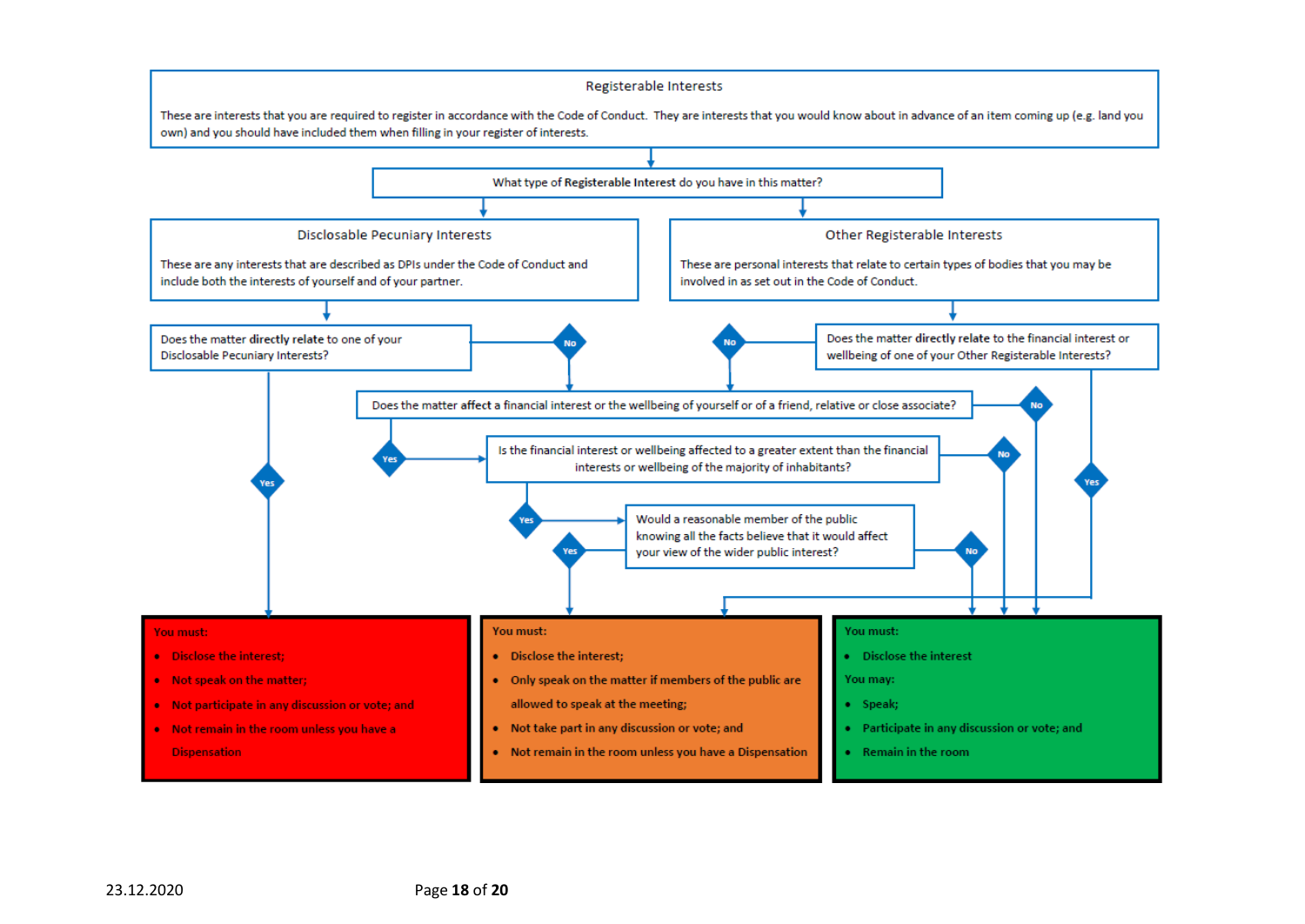#### Non-Registerable Interests

These are interests that you are not required to register but may become relevant when a particular item arises. These are usually interests that relate to other people you are connected with (e.g. friends, relatives or close associates) but can include your own interests where you would not have been expected to register them.

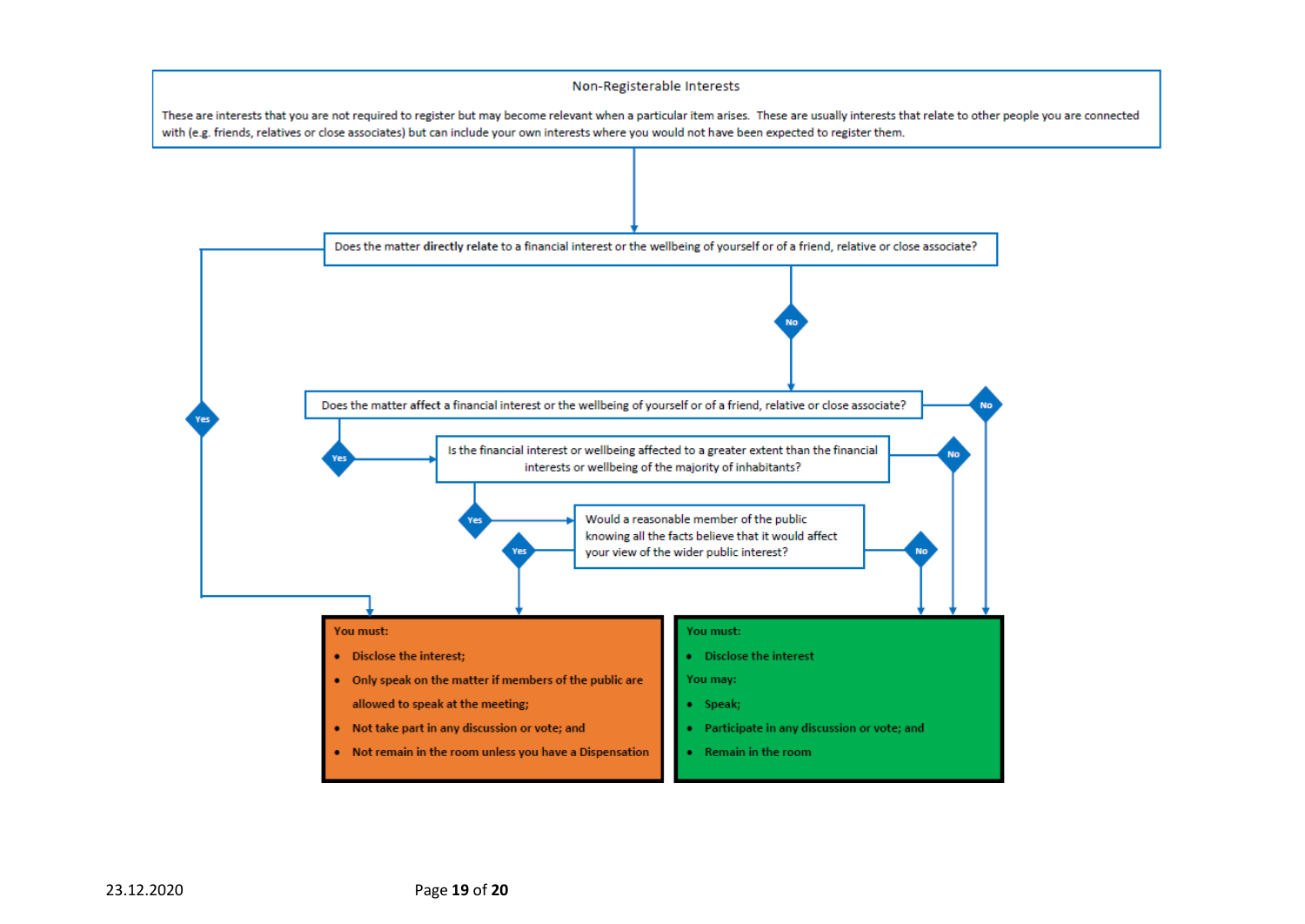## **Appendix C - the Committee on Standards in Public Life**

The LGA has undertaken this review whilst the Government continues to consider the recommendations made by the Committee on Standards in Public Life in their report on [Local](https://www.gov.uk/government/publications/local-government-ethical-standards-report) [Government](https://www.gov.uk/government/publications/local-government-ethical-standards-report) [Ethical](https://www.gov.uk/government/publications/local-government-ethical-standards-report) [Standards.](https://www.gov.uk/government/publications/local-government-ethical-standards-report) If the Government chooses to implement any of the recommendations, this could require a change to this Code.

The recommendations cover:

- Recommendations for changes to the Localism Act 2011 to clarify in law when the Code of Conduct applies
- The introduction of sanctions
- An appeals process through the Local Government Ombudsman
- Changes to the Relevant Authorities (Disclosable Pecuniary Interests) Regulations 2012
- Updates to the Local Government Transparency Code
- Changes to the role and responsibilities of the Independent Person
- That the criminal offences in the Localism Act 2011 relating to Disclosable Pecuniary Interests should be abolished

The Local Government Ethical Standards report also includes Best Practice recommendations. These are:

**Best practice 1**: Local authorities should include prohibitions on bullying and harassment in codes of conduct. These should include a definition of bullying and harassment, supplemented with a list of examples of the sort of behaviour covered by such a definition.

**Best practice 2**: Councils should include provisions in their code of conduct requiring members to comply with any formal standards investigation and prohibiting trivial or malicious allegations by members.

**Best practice 3**: Principal authorities should review their code of conduct each year and regularly seek, where possible, the views of the public, community organisations and neighbouring authorities.

**Best practice 4**: An authority's code should be readily accessible to both members and the public, in a prominent position on a council's website and available in council premises.

**Best practice 5**: Local authorities should update their gifts and hospitality register at least once per quarter, and publish it in an accessible format, such as CSV.

**Best practice 6**: Councils should publish a clear and straightforward public interest test against which allegations are filtered.

**Best practice 7**: Local authorities should have access to at least two Independent Persons.

**Best practice 8**: An Independent Person should be consulted as to whether to undertake a formal investigation on an allegation, and should be given the option to review and comment on allegations which the responsible officer is minded to dismiss as being without merit, vexatious, or trivial.

**Best practice 9**: Where a local authority makes a decision on an allegation of misconduct following a formal investigation, a decision notice should be published as soon as possible on its website, including a brief statement of facts, the provisions of the code engaged by the allegations, the view of the Independent Person, the reasoning of the decision-maker, and any sanction applied.